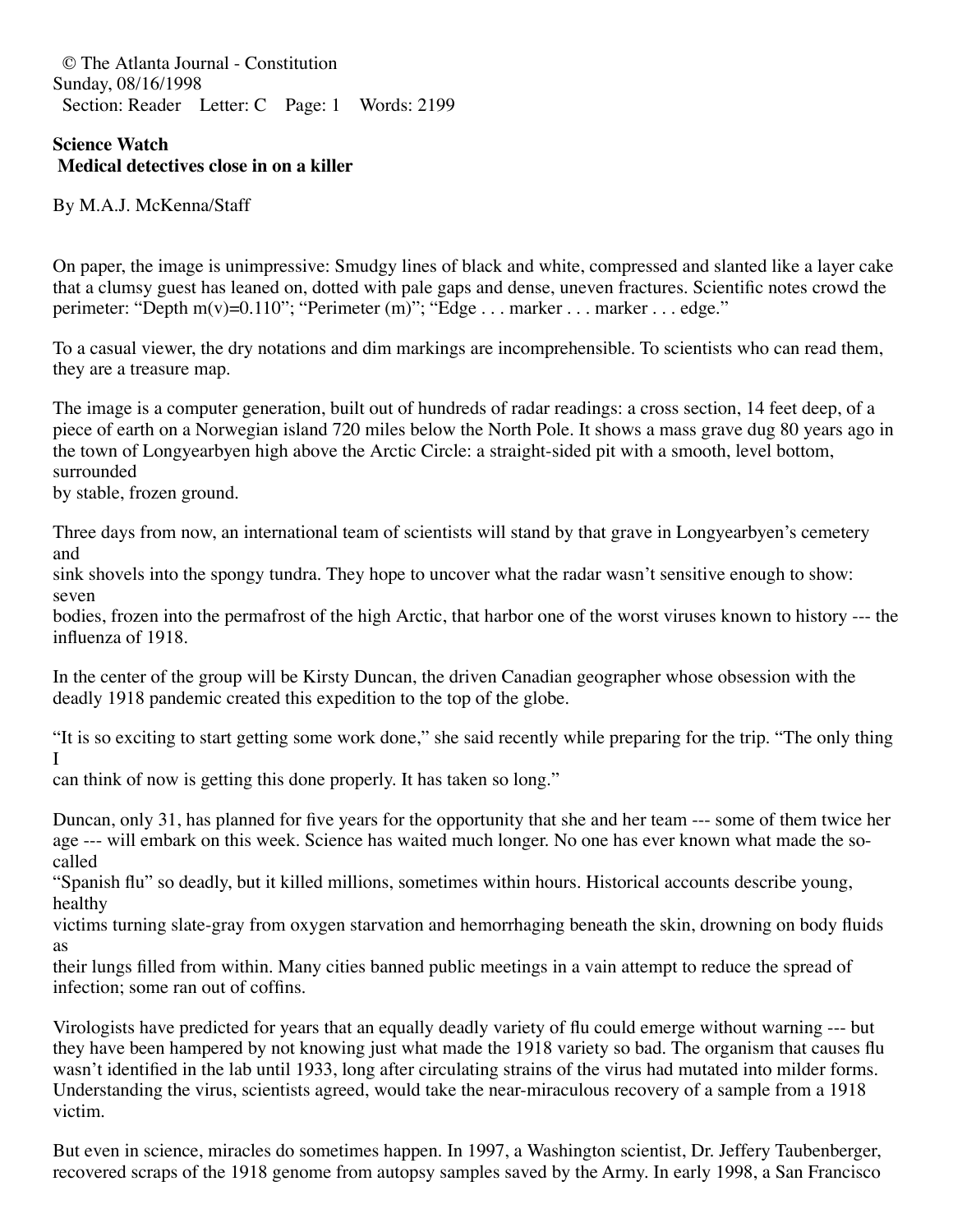pathologist and adventurer, Dr. Johan Hultin, announced that he had retrieved tissues that still harbored pieces of the

virus from a body buried in Alaska in 1918.

Now, Duncan's team hopes to complete the picture. After four years of negotiation, she has received permission from the Norwegian government and fundingfrom the National Institutes of Health of the United States to exhume

the bodies of six miners --- Magnus Gabrielsen, Hans Hansen, Tormod Albrigtsen, Johan Bjerk, William Henry Richardsen and Kristian Hansen --- who died in Longyearbyen in 1918. (A seventh victim, Ole Kristoffersen, lies

buried alongside them, but his relatives have not agreed to his body's being retrieved.)

If the team accomplishes everything it has planned, it will leave Longyearbyen three weeks from now with samples of the tissues from all six bodies --- and it will find, possibly as much as a year from now, that the tissues

contain complete copies of the virus of 1918. They would have the genetic key to the worst epidemic of this century

--- and knowledge that may help public health authorities hold off an equally bad one in the years to come.

"If we could have a confirmed genetic sequence of the 1918 strain," said Dr. Dominick Iacuzio of the National Institutes of Health, "it would be a fantastic achievement."

The story of the 1918 flu is both numbingly tragic --- it is almost impossible to imagine up to 40 million dead --and bewilderingly unfamiliar. Relatively few of those now living have heard of the Spanish influenza; flu historian

Alfred Crosby has said that schoolchildren learn more about the Black Death of the 14th century than the pandemic

flu of the 20th, though each disease claimed the same number of victims.

Perhaps because of that cultural unconsciousness, the lonely deaths of Duncan's seven miners have a peculiar power. They were mainland Norwegians who had signed on with the island's mining company for the winter; with

fishing and agriculture over for the year, they would spend the 24-hour winter darkness underground. Their plans were disrupted by the flu, which broke out on board ship after it left the Norwegian coast for the island community

on the Svalbard archipelago, hundreds of miles away. They died soon after arrival, in the first days of October, and

were buried in the Longyearbyen cemetery far from home. No one remembers when or how their deaths were memorialized; six white crosses and a stone plinth, all installed in 1985 for a royal visit, mark their resting place now.

Duncan, a university professor in Toronto who first heard of the Spanish flu only six years ago, has told the miners' story hundreds of times now; nevertheless, at every retelling her eyes still grow wet. "When we were there

in October, we had the local minister come to the cemetery for a short service," she said. "We laid a wreath and took a few minutes to remember them. It was hard, and I imagine this visit will be much harder." Photographs taken by team members show her turning away from the graves and weeping.

For the rest of the team --- a mix of Norwegians, British, Canadians, Americans and a New Zealander -- undertaking the excavation has meant balancing the emotional burden of the flu's history against the detachment needed for difficult scientific tasks. Most of them visited Longyearbyen for the first time last October, to survey the

site using ground-penetrating radar --- a backbreaking process that required dragging heavy pieces of equipment in

precise parallel lines over the uneven ground.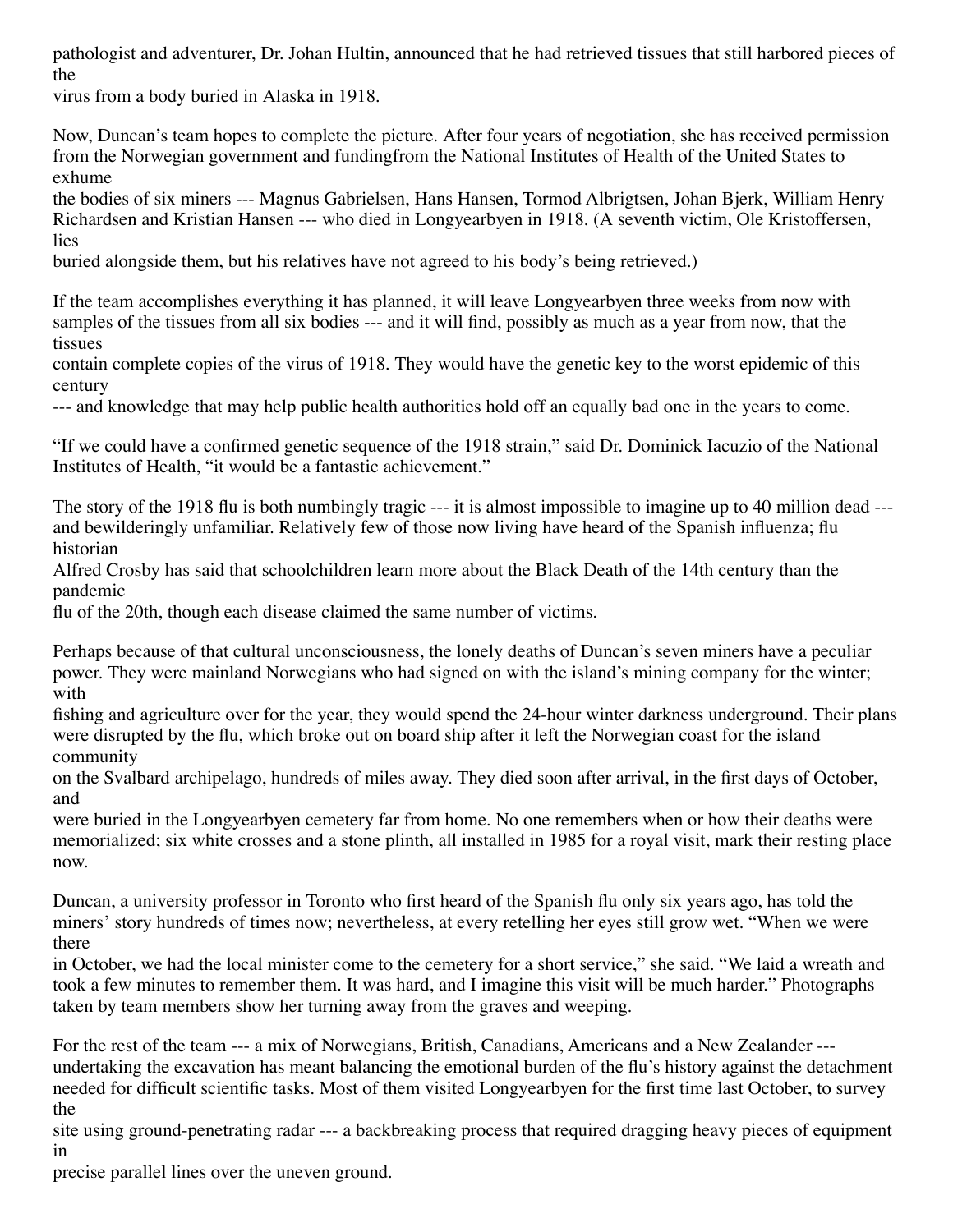"It feels like a dance --- we called it 'The GPR Shuffle,' " the team's pathologist, Dr. Charles Smith of Toronto, said with a grimace. "It was tedious, awkward, fidgety stuff. The neat part was sitting in the little hotel rooms at the

end of the day, watching all the data come together and form patterns."

The recordings were brought back to Canada and analyzed by the radar's manufacturers, Sensors and Software Ltd., and Alan Heginbottom, a scientist retired from the Geological Survey of Canada. After several months of massaging, the radar returns yielded key pieces of data: The area below the crosses was a 6-foot-deep pit with straight sides and a flat bottom wide enough to hold seven coffins. The earth close to the surface had obviously been

disturbed, possibly dug out and then piled into the hole again. And, most important, the active layer --- the portion

closest to the surface that thaws every summer --- was only 34 inches thick; the permafrost below had not melted.

If the bodies were in the grave, they were likely to have remained frozen since they were buried.

But the readings failed to answer the most important question: whether the miners are where they were supposed to be.

"The radar showed there is something there," Duncan said. "We don't know what. We assume it's the bodies. So we are planning for every scenario: Are they in shrouds? Are they in coffins? Are the coffins filled with ice?"

Led by Heginbottom, a geologist well-acquainted with permafrost, and Smith, who has done exhumations in some of Canada's northernmost areas, the team has devised a set of protocols that will guide it painstakingly through each step of the next three weeks: when to begin digging, how to protect the ecosystem, how to conduct the

autopsies once the bodies are found, how to close the site again.

Each step addresses the same primary concern: preventing any virus that remains in the miners' tissues from contaminating the scientists or the environment. Whether the bodies contain an organism that is still infectious -- - or

merely intact enough to study, but inert --- is a question that cannot be answered in advance.

"The risk is very small," said Dr. Peter Lewin, a medical archaeologist and student of ancient diseases. "But it is not zero."

Publicly, the group has maintained that the chance of the virus remaining infectious is low. But members have agreed to behave as though the virus is infectious, using protective housing around the excavation and operating on

the bodies only after donning high-level protective gear.

"We want to make sure this is an absolutely super-safe procedure," said Dr. Tom Bergan, a medical microbiologist who is the team's Norwegian co-director. "We do not expect there to be any risk, but we are not willing to take any chances."

In its work this past winter, the team began to consider an additional possible risk: that some of the 1918 victims may have been simultaneously infected with several bacteria that may also persist in the miners' tissues.

"We want to know: Can we isolate these germs? Are they viable? And what are the molecular interrelationships between the virus and these bacteria?" said Lewin, whose identifications of disease organisms in Egyptian mummies spurred Duncan to invite him onto the team. "There is no doubt that in some cases bacteriological components were involved. There may be funguses, there may be other factors; we just don't know."

No matter what's found in the graves, plans call for the same ending to the expedition: In the first week of September, four members of the team will leave Longyearbyen on four separate flights. Each will carry a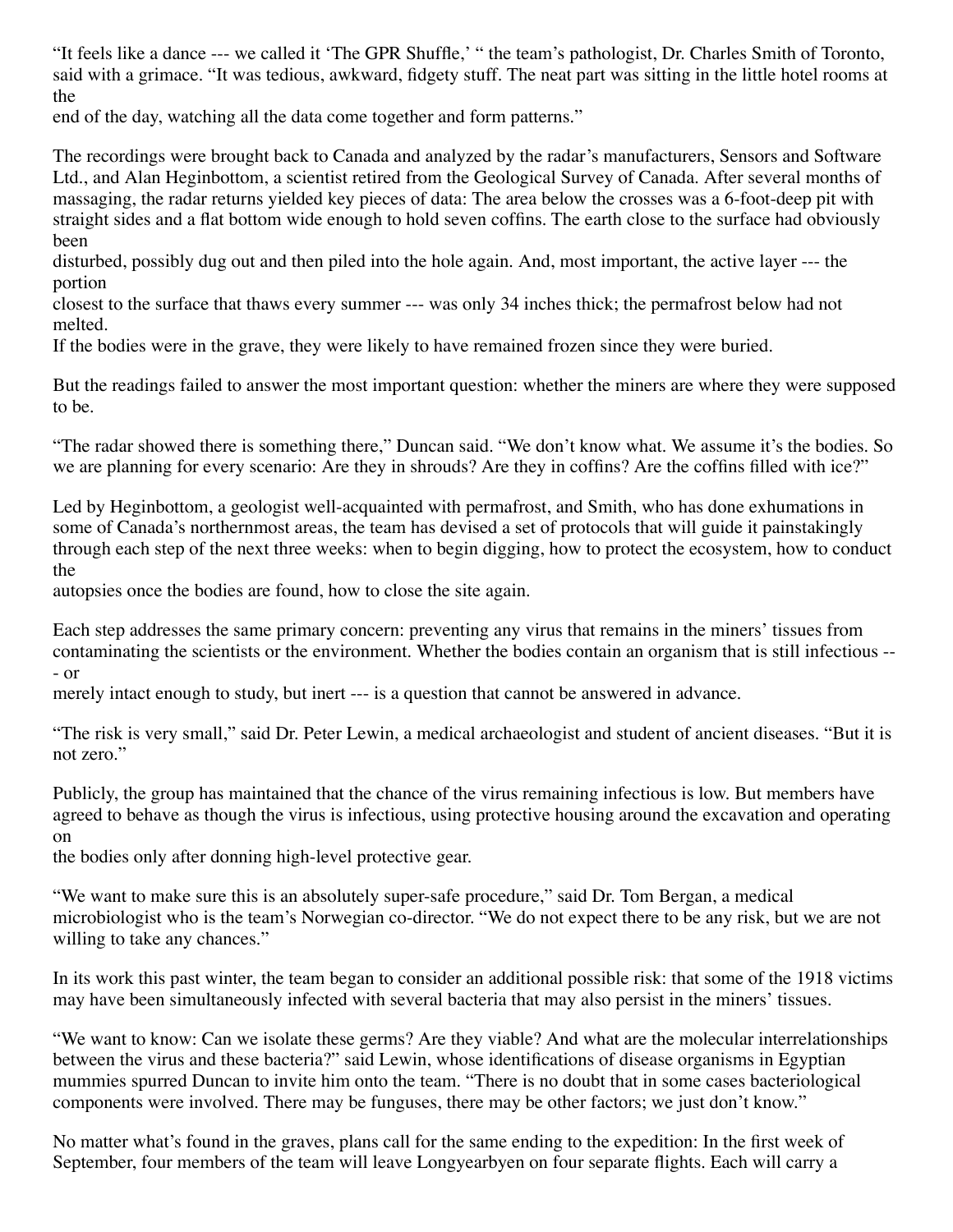separate

set of samples, destined for one of four laboratories: Oslo, where bacterial components will be evaluated; Winnipeg.

where the Canadian government is completing a new lab with the highest biosafety rating, P-4; and Mill Hill near

London and Fort Detrick in Maryland, both P-4 labs where biological weapons research was once conducted.

Once there, the samples will be chemically disassembled; using recently developed techniques, virologists will pick through the samples' genetic sequences, searching for a match to what is already known of the virus of 1918.

One lab not on the list is possibly the best-known P-4 lab of all: the one belonging to the Centers for Disease Control and Prevention in Atlanta. Members of the public health agency's flu branch were initially involved in Duncan's project; others reviewed her successful request for \$150,000 in NIH funds. But CDC's scientists withdrew from participation in the team a year ago, and though watching things closely, have not yet stepped back

in.

"Initially it made sense for us to be involved, but as more and more virologists with international reputations became attracted to the project, it became obvious our participation wasn't essential," said Dr. Nancy Cox, the flu

branch chief. "There are others who can do this work very well, though we'll be happy to review the work or critique it if the opportunity arises."

Though team members expect news quickly, other scientists warn that the process may take awhile.

"I think it will take at least a year to find something; it might take longer, because P-4 labs are limited in number and their workloads are high," said Iacuzio, who is influenza program officer at NIH. "It will depend on how good

the samples are and how much the labs coordinate."

The international community of flu scientists, already alert after last winter's outbreak of a previously unknown flu

in Hong Kong, is watching closely. The recovery of a complete 1918 virus would be a stunning accomplishment. With Taubenberger already working on several samples, it has become something of a race.

Still unanswered --- possibly never to be answered --- is whether analysis of the 1918 virus will help scientists predict how bad a future pandemic might be. Global outbreaks have not been identical, and predicting the quality of

the next pandemic strain may remain out of reach.

"Knowing what we know about flu, I don't believe there will be only one answer to the virulence of the Spanish flu," Iacuzio said. "The information we learn about it may be predictive of other strains that will circulate in the future. On the other hand, we may learn that this was a unique event."

Which Duncan's team knows well. Its members take comfort in the recognition that, though their findings may contribute significantly to influenza research, the story of 1918 will not end with them.

"This isn't the climax of our work," Smith said just before leaving. "The climax will come weeks and months from now, when --- or if --- the virus is found in the lab. This is only the end of the beginning."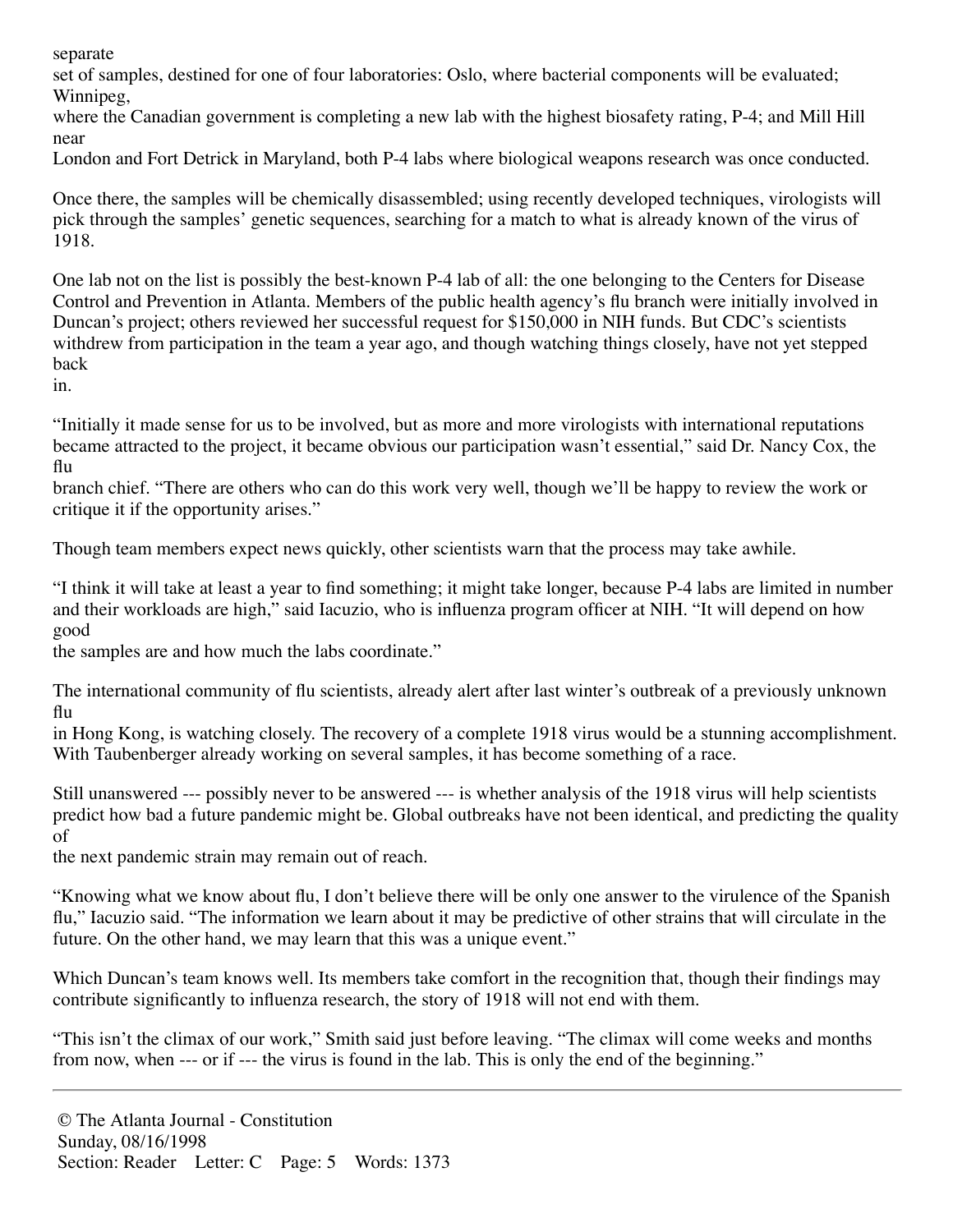## **A delicate, difficult task Researchers must protect a fragile environment --- and themselves**

By M.A.J. McKenna/Staff

Superficially, the task of the team pursuing the 1918 flu virus is uncomplicated: Fly to an island accessible to large

aircraft. Drive and then walk to a cemetery that's reachable by road. Locate graves that are already marked by large

monuments. Dig down to bodies. Remove pieces of bodies. Cover bodies up. Go home.

But the devil always is in the details --- and some details of the upcoming expedition have proved particularly devilish. Among the complications: The victims' living relatives do not all support the exhumations. The environment around the cemetery is extremely fragile. The local and national governments have imposed strict conditions.

And --- though the possibility is remote --- the virus that killed up to 40 million people may still be alive in the miners' tissues. So the team must act at all times with the precision of the most secure labs at the Centers for Disease Control and Prevention --- even though they will be working, in sweaters, boots and gloves, in a tent pitched on one of the most inhospitable landscapes in the world.

"I think we'll be ready," Dr. Charles Smith, the expedition's chief pathologist, said recently. "We have done a tremendous amount of work on the paths the excavation process will take, depending on what we find when we open the graves. There are uncertainties, but we're prepared."

The Svalbard archipelago that holds the Norwegian town of Longyearbyen and its Russian sister city of Barentsburg was once a major coal mining center; coal was the reason the seven men went there in 1918, contracting the deadly flu along the way. But the mining industry never recovered from shelling by German battleships in World War II. Since the 1970s, Svalbard's major moneymaker has been tourism and adventure travel.

So the state of its landscape is extremely important to authorities.

That's why the team was denied permission to drive containerloads of equipment from the fiord at the town's base all the way to the cemetery on the side of the mountain; each piece will be carried part of the way by hand. And

the pit itself must be dug by hand, using power tools but no earth-moving equipment --- a detail that persuaded the

team to hire professional excavators rather than dig themselves.

"I've done frozen-ground exhumations in the past, but always with a backhoe," Smith said. "That's easy. I stand next to the site and direct the backhoe operator. . . . This is more complex."

Concern for the condition of the cemetery is so acute that the team will spend Monday and Tuesday photographing the site from every angle. When they are done, said Dr. Tom Bergan, the group's Norwegian co-director, what they leave behind must match the photos exactly. As soon as they have finished the shots, and probably before they break ground, the protective tent will go up. All the earth removed from the pit will remain inside the tent while the excavation goes on --- not only to reduce the risk of spreading disease organisms, but to remove stress on the surrounding ecosystem as well.

"It is extremely, extremely fragile vegetation," Smith said. "If you walk in one place on your lawn too often, you'll

create a scar in the grass, but it will grow back. But tundra is the opposite: In 50 years, the scar will still be there, and bigger, not smaller. And you can't go out and buy a bag of tundra seed if you make a mistake."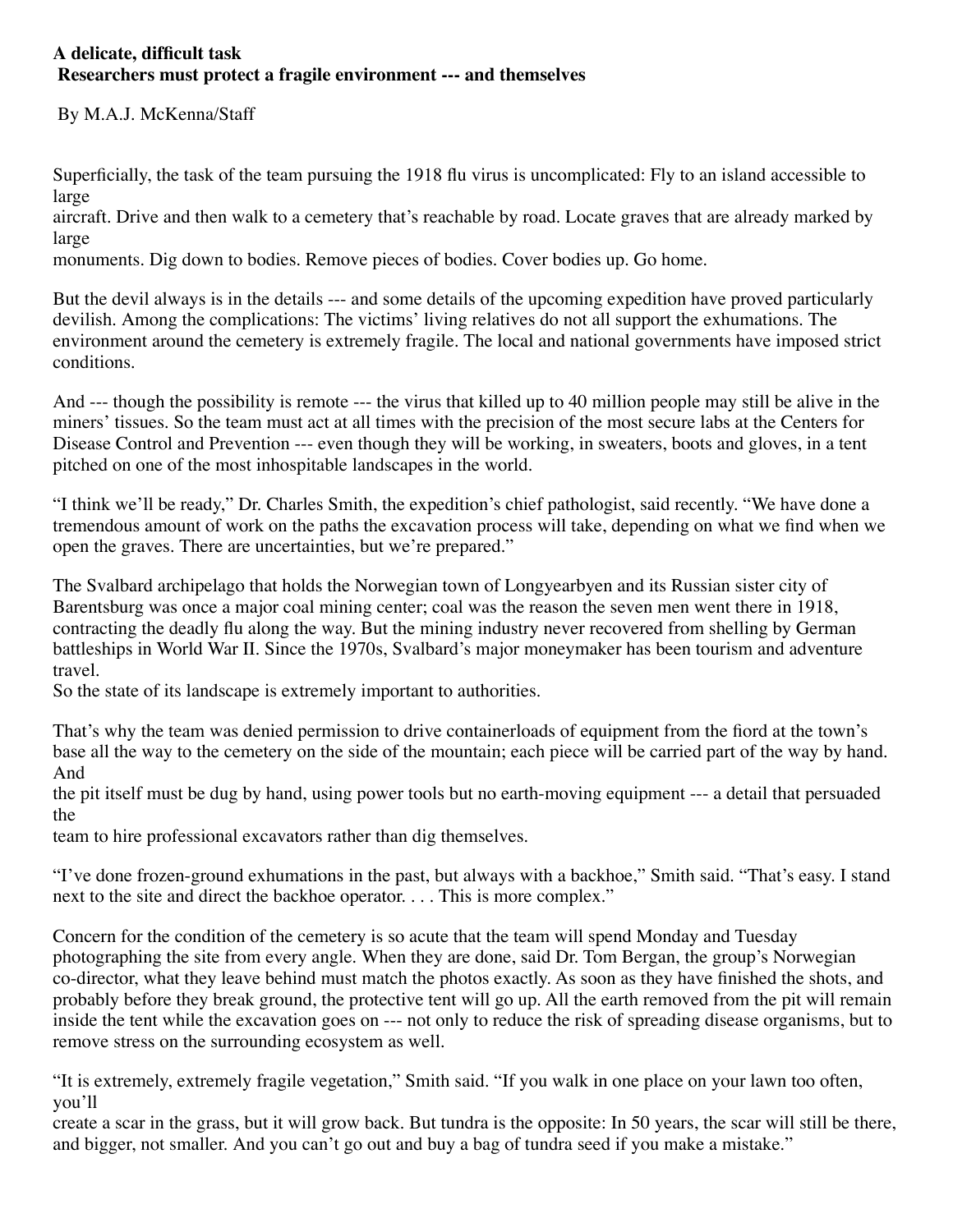The demand that the team respect the landscape has become entwined with the medical need to minimize contagion and the political and emotional necessity of respecting the dead. So the team has agreed to do all its work

in the bottom of the pit it creates. The coffins, if there are any, will be uncovered and opened. But the bodies they contain will not be lifted to the surface; Smith and his crew will work on them in place.

Think about it: How do you take samples out of a body that has been solidly frozen for 80 years? Standard autopsy tools won't do it: They go through bone but balk on ice. Power tools are out of the question: The heat they

generate could thaw the flesh, possibly releasing the virus into the air. Even a saw blade is questionable, since the

fine dust shaken off its teeth could carry viral particles to the mouths and noses of observers.

## **Months of planning**

The only power source Smith and his crew can rely on is their own muscle --- and the farther they get from the bodies, the less efficient their efforts will be. At one point, Smith thought he might have to lie on top of the corpses,

protecting them from his body heat with a blanket of spongy insulating material and operating on the frozen flesh

through windows cut in the sheet of foam. Next he considered dangling above them, slung from a rope like Tom Cruise in "Mission: Impossible" --- but unless he could brace himself against the walls of the pit, he would have become the weight at the end of a yards-long pendulum, swinging helplessly whenever he tried to exert some force.

The current plan calls for the excavators to clear enough space for him to crouch alongside the bodies, an awkward position that minimizes reliance on gadgetry but makes it more likely he will tire quickly. In the pit with

him will be Barry Blenkinsop, a Toronto technician whom Smith relies on for messy infectious disease autopsies.

Conditions are likely to make them clumsy --- to protect against disease organisms, both will wear full-body "spacesuits" with a contained air supply --- but they have worked together so frequently that both know where tools

and equipment are likely to be and when to get out of each other's way.

Devising the appropriate tools took months of planning. The result, designed by scientists at the National Institute

for Medical Research outside London, was a steel tube almost a foot long and about a half-inch wide, toothed at one

end and pierced at the other to allow a handle for better torque and grip. It resembles the tubular saws Smith uses to

gauge the health of hardwood trees on his family farm near Toronto; those produce narrow cylindrical cores of bark

and heartwood, but the newer version is designed to withdraw layers of skin, fat, bone, muscle and organ without allowing the tissues to thaw. (Smith and the designers tested the tool --- successfully --- on frozen pigs.)

Blenkinsop and Smith will take hundreds of the tubes into the pit with them. On each body they will bore slowly into the abdomen, chest cavity, heart, throat and brain. As each core is withdrawn, it will be slid into a steel storage

tube, sealed and frozen. Every time Smith takes a sample, he will take four more from the same spot on the body, as close as possible to the initial hole he created; one will go to each of the four labs that will analyze the samples,

and the fifth will be retained as a reference.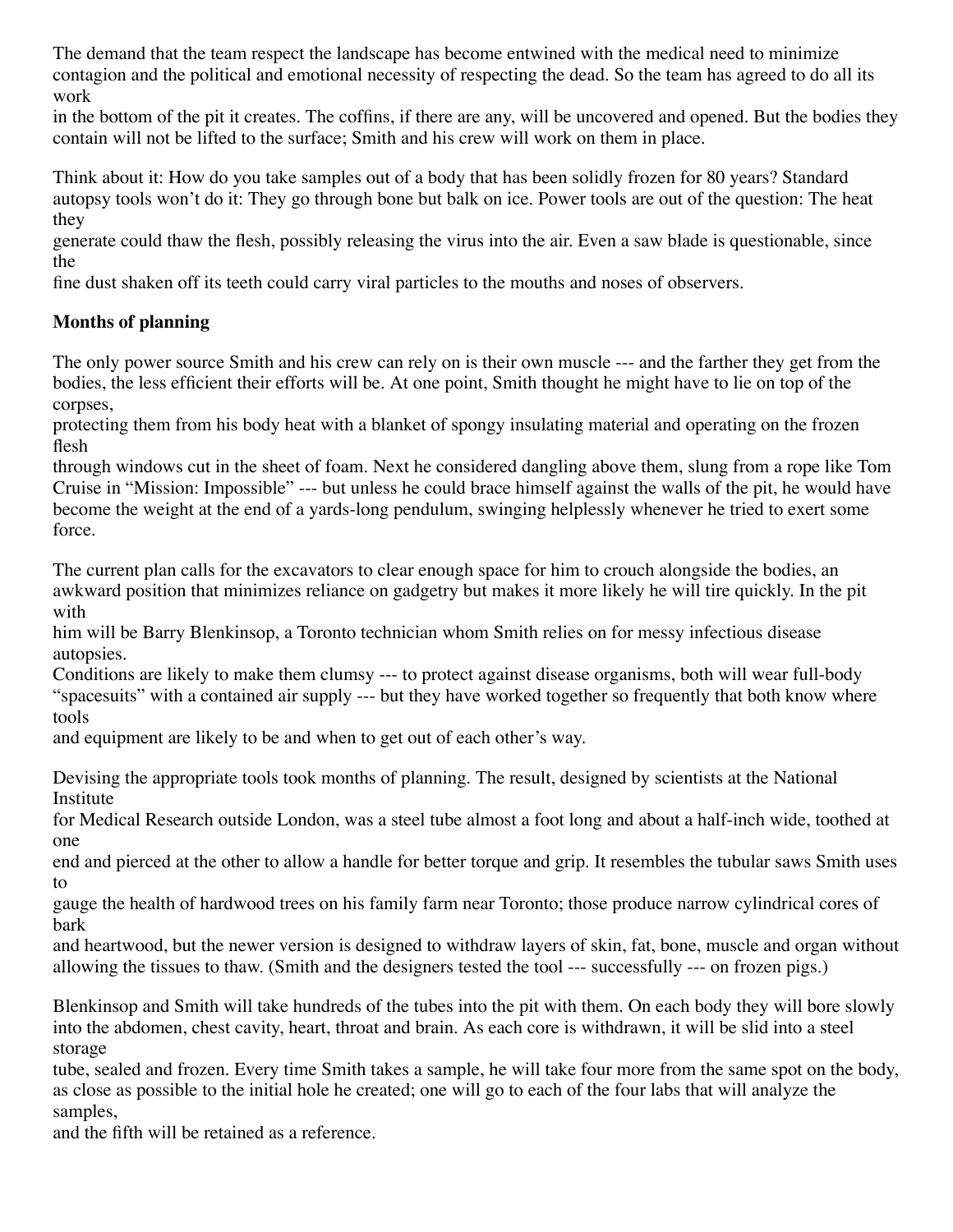If things go well, Smith and Blenkinsop will fill the tubes quite quickly, so at least one crew member and possibly two will remain in the tent to help them. The plan works like an operating room with clean and contaminated areas reversed: The two in the pit are the surgeon and scrub nurse, but dirty where they would be sterile; the "circulating nurse" at the lip of the pit will hand tools and equipment to the crew below, but stay clear of

potentially infectious material. A fourth team member will probably carry messages between the autopsy crew and

the tent entrance, but everyone else, by Bergan's order as the responsible medical officer, will remain outside.

Though the precaution is sensible, it poses a poignant challenge for Kirsty Duncan, the young scientist whose passionate interest in the flu of 1918 spurred the expedition. She is a geographer, not a doctor; under the team's strict

rules, she has no place in the autopsy area. Though she spent five years pursuing permission to exhume the miners,

she can never come closer to them than the closed flap of the tent.

It troubles her, she said recently, that she will never look on the faces of the dead.

"You know how I feel about disturbing a cemetery," she said. "I believe it is a sacred place, and I am haunted by the necessity of doing it. So I would like to show my respect to the victims. I want to tell them thank you."

The Atlanta Journal - Constitution Sunday, 08/16/1998 Section: Reader Letter: C Page: 4 Words: 664

## **Science Watch Threat of flu once again moves to center stage**

By M.A.J. McKenna/Staff

It has been an extraordinary year for flu.

The unpredictable virus has been a human menace for millenniums; it takes its name from the pre-Renaissance notion that illness was "influenced" by the stars. Several times a century, flu's genetic code changes so abruptly that

the human immune system has almost no defense against it; the subsequent pandemics --- epidemics that spread across national borders or arise in many places simultaneously --- kill hundreds of thousands.

There have been three pandemics this century, in 1968, 1957 and 1918; 1918 was one of the worst outbreaks of disease in history, killing from 20 million to 40 million around the globe and up to 675,000 in the United States (750 in Atlanta).

Yet most people think of flu --- if they think of it at all --- as something that sends them to bed for a week or two in midwinter and that may imperil grandparents in a nursing home if they fail to get a flu shot in time. And individual indifference to flu is mirrored on a national level; virologists almost universally complain that flu research

and surveillance receive far fewer funds than they need.

Over the past 12 months, for the first time in decades, the fear of flu began to revive. Much of that was due to Kirsty Duncan and her team: Their Arctic venture, combining the romance of a 19th-century scientific expedition

and the technology of a late 20th-century genetics lab, has caught the public imagination. But some of it is due,